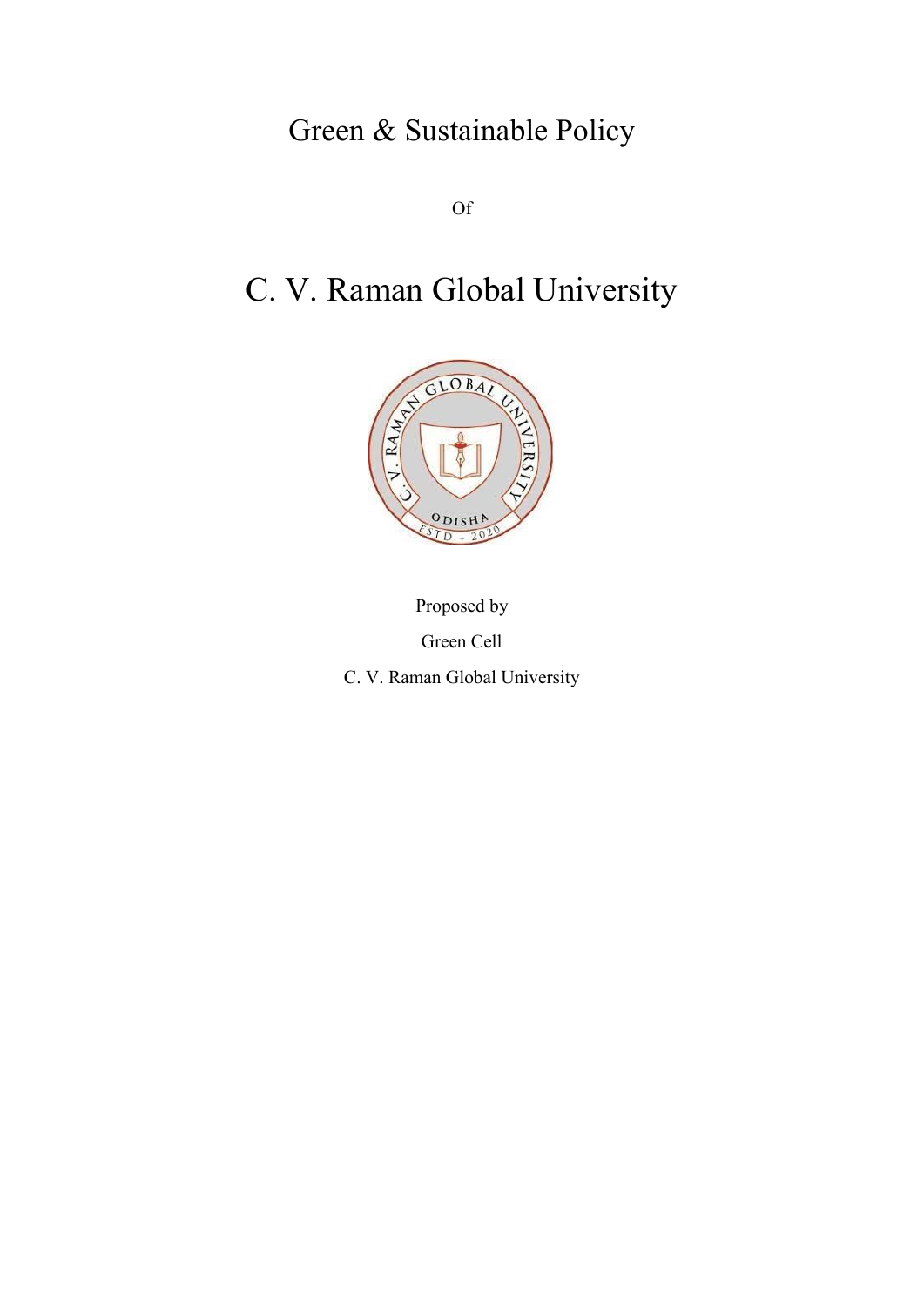### **The vision of Green & Sustainability Cell:**

Green, Clean and Sustainable Lifestyle in Campus and Off-Campus

### **The mission of Green & Sustainability Cell:**

- $\checkmark$  Green Campus
- $\checkmark$  Clean Campus
- $\checkmark$  Reducing Carbon Footprints
- $\checkmark$  Net Zero Energy Consumption
- $\checkmark$  Green Campus Rating
- $\checkmark$  Adopting and Promoting Green and Sustainable lifestyle
- $\checkmark$  Adopting & Promoting Green Products
- $\checkmark$  Recognition and awarding Green Initiative, Innovations & Startups
- $\checkmark$  Promoting Green Economy
- $\checkmark$  Promoting Rural Economy
- $\checkmark$  Dedicated to plastic free campus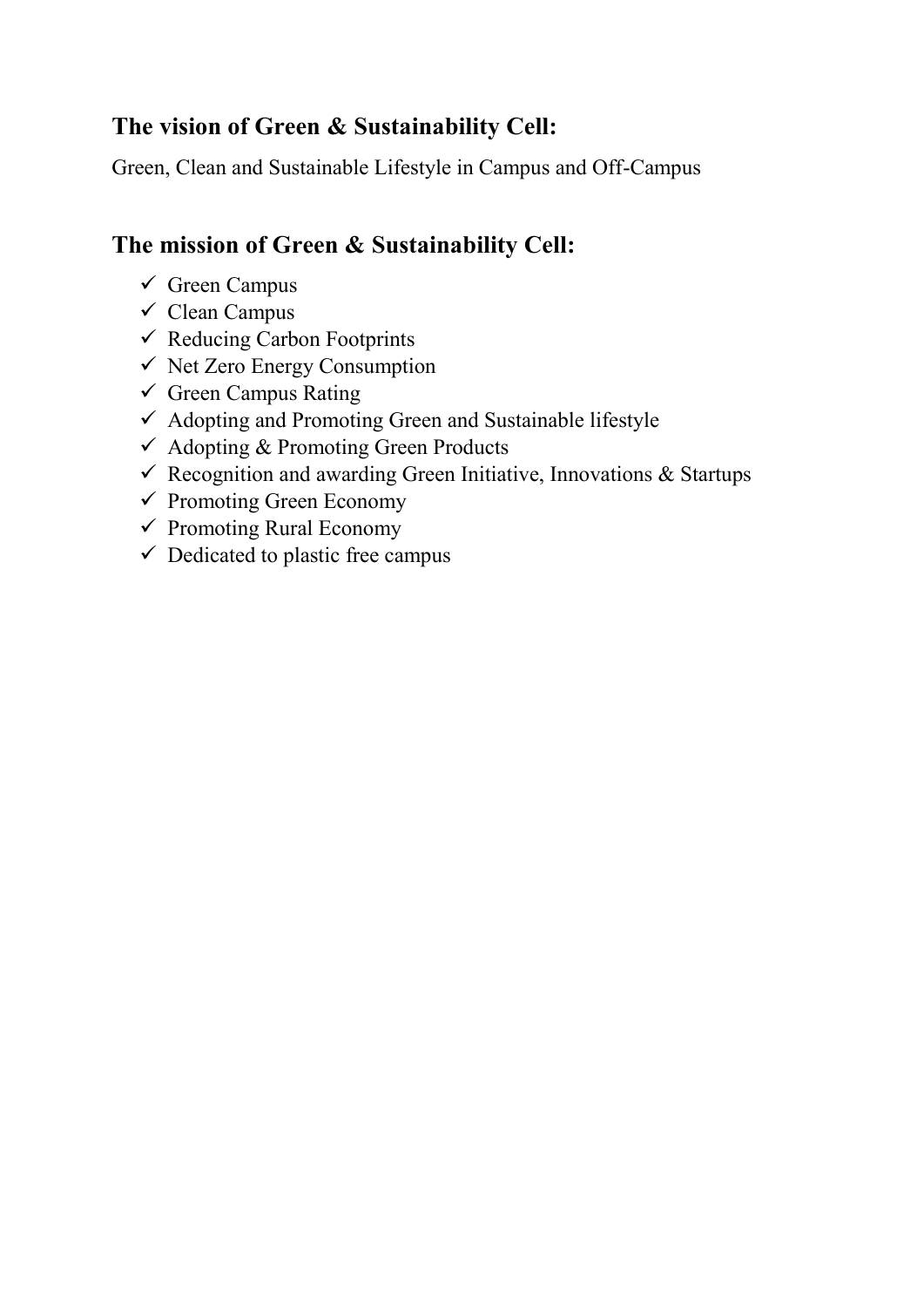### **Introduction**

Universities can play a significant role in forging the path to a sustainable future. By their nature, universities are focused on research, teaching and service and as institutions, they are tasked with training the world's future leaders. As universities' mission and activities are not directly tied to financial or political gain, they have the capacity to test systems and technologies, and to advance innovative solutions to global challenges in ways that companies and municipalities cannot.

Universities manifest sustainability in two ways that should be complementary, but are often seen as distinct – curriculum and operations. Academic staff members are generally considered authorities and have the capacity to actively contribute to solutions at various stages and levels. As we demonstrate to the public, staff, and students that we are responsible and willing to take the lead in creating a more sustainable tomorrow, we are doing so in a way that benefits from the credibility of the university voice. In other words, we have the ability to manifest sustainability – not only in theory, but in practice in everyday life on university campuses.

Given the nature and scope of global sustainability challenges, there is a real responsibility and urgency associated with tackling operational sustainability within our universities. There is also a need for a paradigm shift from institutions developing ad hoc sustainability programmes autonomously to a more collaborative effort to unite voices and learn from each other's experiences. For this reason, C. V. Raman Global University (CGU) have taken on the challenge to work together with IGBC and other organisations, to promote and share our joint best experiences on the road to sustainability.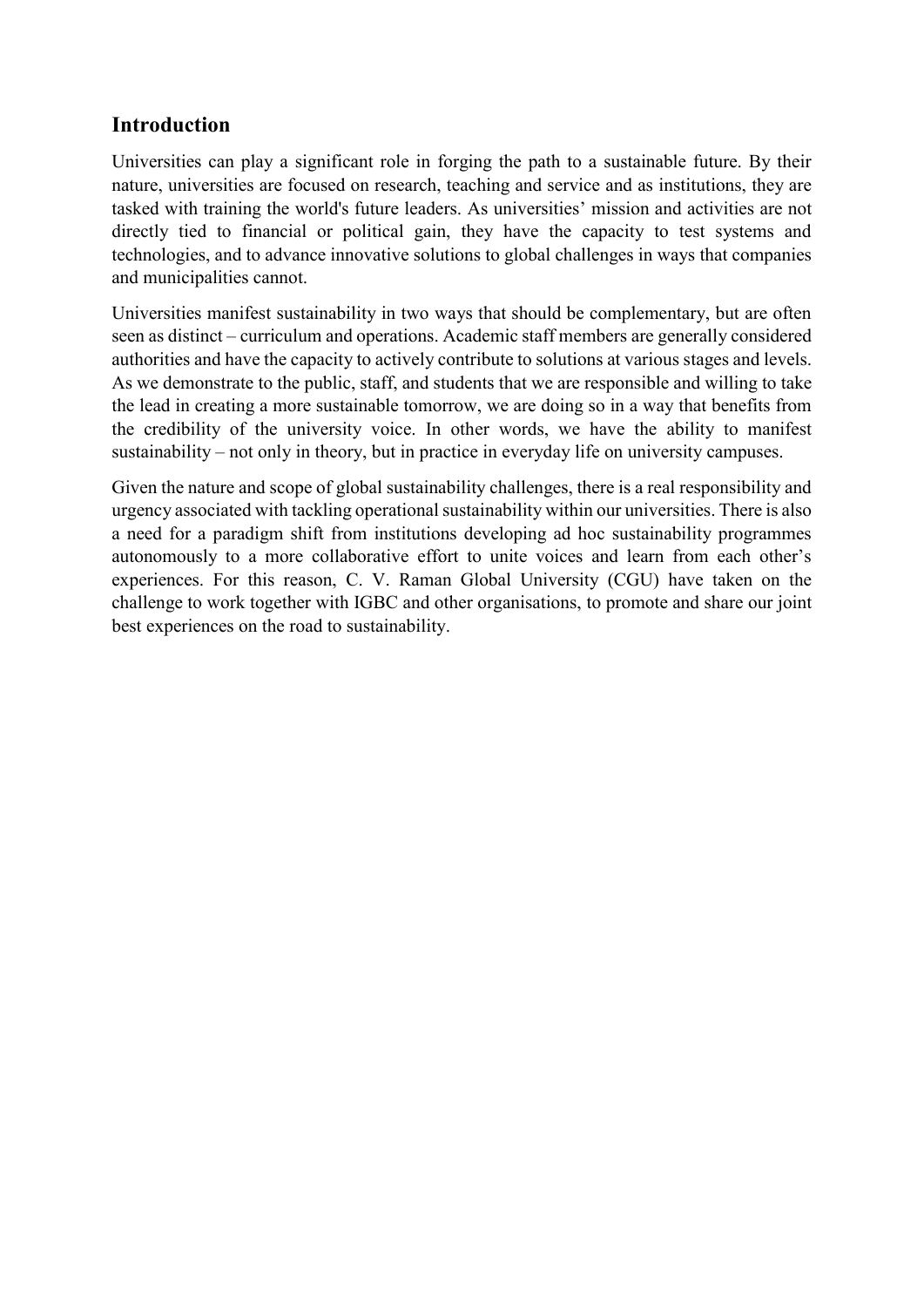# Our Green Policy

C. V. Raman Global University endeavours to achieve a human – environment co-existence model which would promote society's welfare through environmental protection. The policy visualizes setting a national and international benchmark for a socially and environmentally sustainable campus, through action plans for environmental education, management and conservation from where, "liberation through knowledge" is realized. To fulfil this vision, the University is obliged to institute a Green Policy which will:

- $\triangleright$  Be the fundamental consideration of the university in all its future endeavours. The university shall in the matters of future developments, infrastructure constructions and action plans refers to the green policy and abide with the green regulations set forth in this document. University shall integrate environmental concerns into its everyday practice. In addition, University shall comply with all applicable legislation, regulation and codes of practice related to Green Protocol stipulated by the State Government.
- $\triangleright$  Endorse university's commitment to sustainable development through all means. Adopt best practices for environmental protection; observe conservation, environmental laws, regulations and standards. The University has a responsibility and desire to educate members of the University Community to engage effectively as global citizens, steward our natural resources in a responsible manner, foster a university culture that supports and promotes the values and principles of social and environmental sustainability, and work towards a sustainable and just future in cooperation with organizations at the local, state, national and global levels.
- $\triangleright$  Motivate University to maintain and increase the green cover area of the campus in the coming years. While increasing green area, native species of flora suitable for this ecosystem should be given importance. Periodic investigations into the spread of invasive species that tamper with the ecological balance of the university campus should be conducted and measures taken up to control the spread. The identity of the university campus could be built around such an ecosystem.
- $\triangleright$  State University's commitment to reduce energy consumption and reduce wastage of energy. Explore renewable energy sources as far as possible. In order to do this, the university shall establish and maintain strategic partnerships with student and teaching communities, local governments, private companies and non-governmental organizations (NGOs) to develop and promote sustainable practices and to identify and address sustainability challenges in the energy sector.
- $\triangleright$  Stand for increasing, sharing and exchanging environmental awareness and protection amongst campus community and the society at large. A study on the ecosystem of the university campus is to be done. This could be updated regularly. Trans - disciplinary attempts to improve the existing ecological knowledge and for promoting environmental awareness should be given prominence.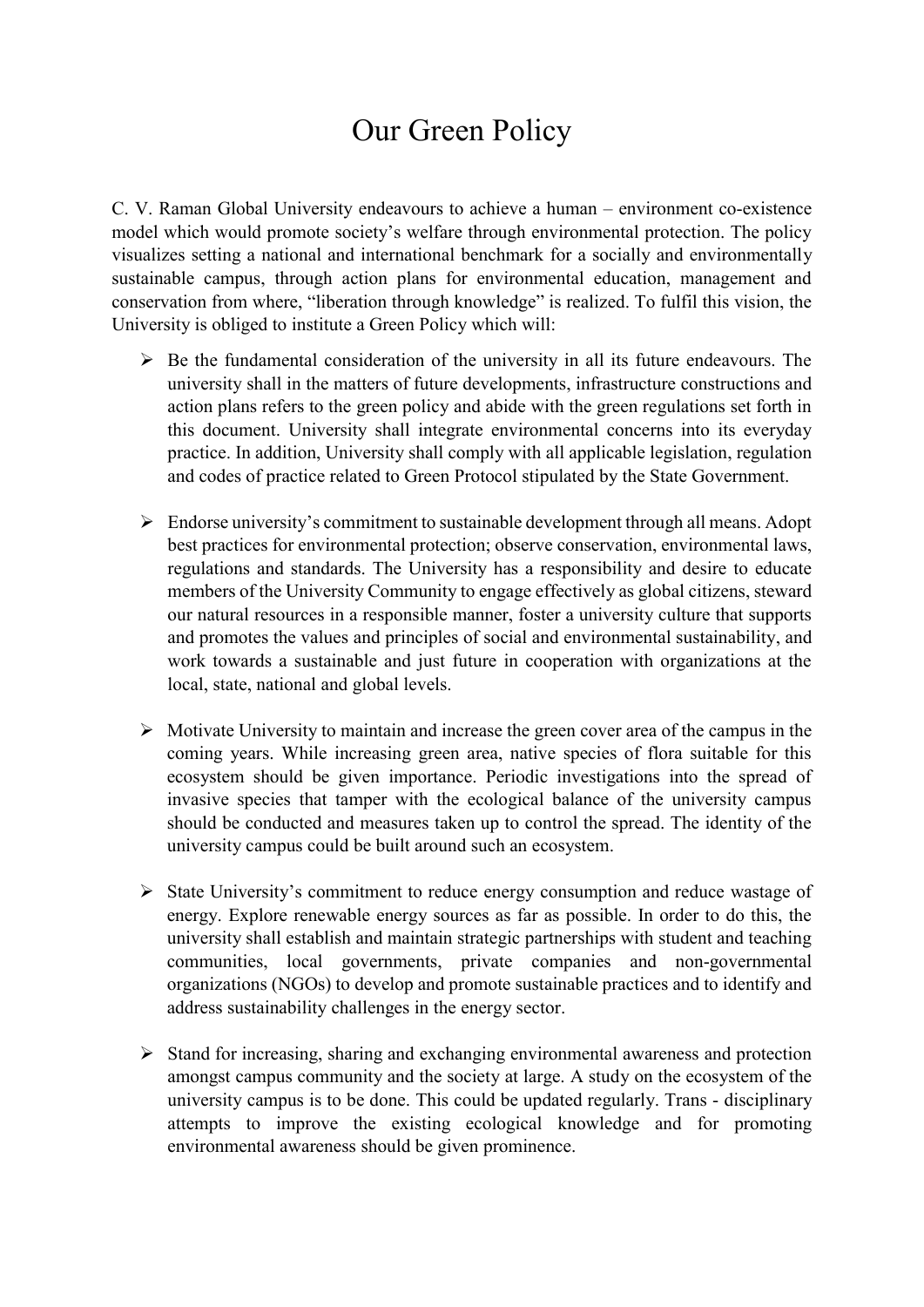- $\triangleright$  Urge university to decrease the amount of waste generated by constantly monitoring the sources and through the policy of Reduce, Reuse and Recycle. University should implement sound long-term waste management strategies to reduce overall waste production and increase the recycled component of the waste stream.
- $\triangleright$  Pave way toward implementing use of eco-friendly technologies for utilizing natural resources efficiently. The purchasing policy of the university should be altered to promote those products and services which cause the least harm to the environment. This should include supporting alternative eco-friendly, products made locally. The purchase policy should also reflect the fair trade commitments. Repair and reuse, setting aside maintenance funds and ensuring long term use of products purchased should be given priority before going in for new products.
- Establish **Green & Sustainability Cell** which will be empowered to Advice University, take decisions and execute them regarding the sustainable environment management of the university campus. The committee will be accountable to the university statutory regulatory bodies and also shall abide by the laws and regulations existing in our country. Committee shall endeavour to reduce harmful effects on the environment, human health and safety.
- $\triangleright$  Create awareness regarding the environmental impact and the carbon footprints that the university generates and carry out annual environmental auditing in consultation with the experts and with the participation of the university community and take necessary measures to address the issues raised by such inquiries.
- $\triangleright$  University will hereafter explore the possibilities of adopting eco-friendly architecture and green buildings. As a university campus dedicated to the disciplines of engineering and management, the built environment of the university should also reflect university's commitment towards ecology as far as possible through innovative engineering and management.
- $\triangleright$  State university's commitment towards ensuring the quality of food purchase, preparation and serving in university canteens and hostel messes towards enhancing the health of the campus community and the environment.
- $\triangleright$  Pave ways to reduce the use of polyethylene materials (plastic) and promote the use of biodegradable materials for day-to-day life inside the campus.
- $\triangleright$  Implementation of reuse of wastewater for gardening and beautification purposes after their treatment. Hence, reducing the discharge of treated wastewater.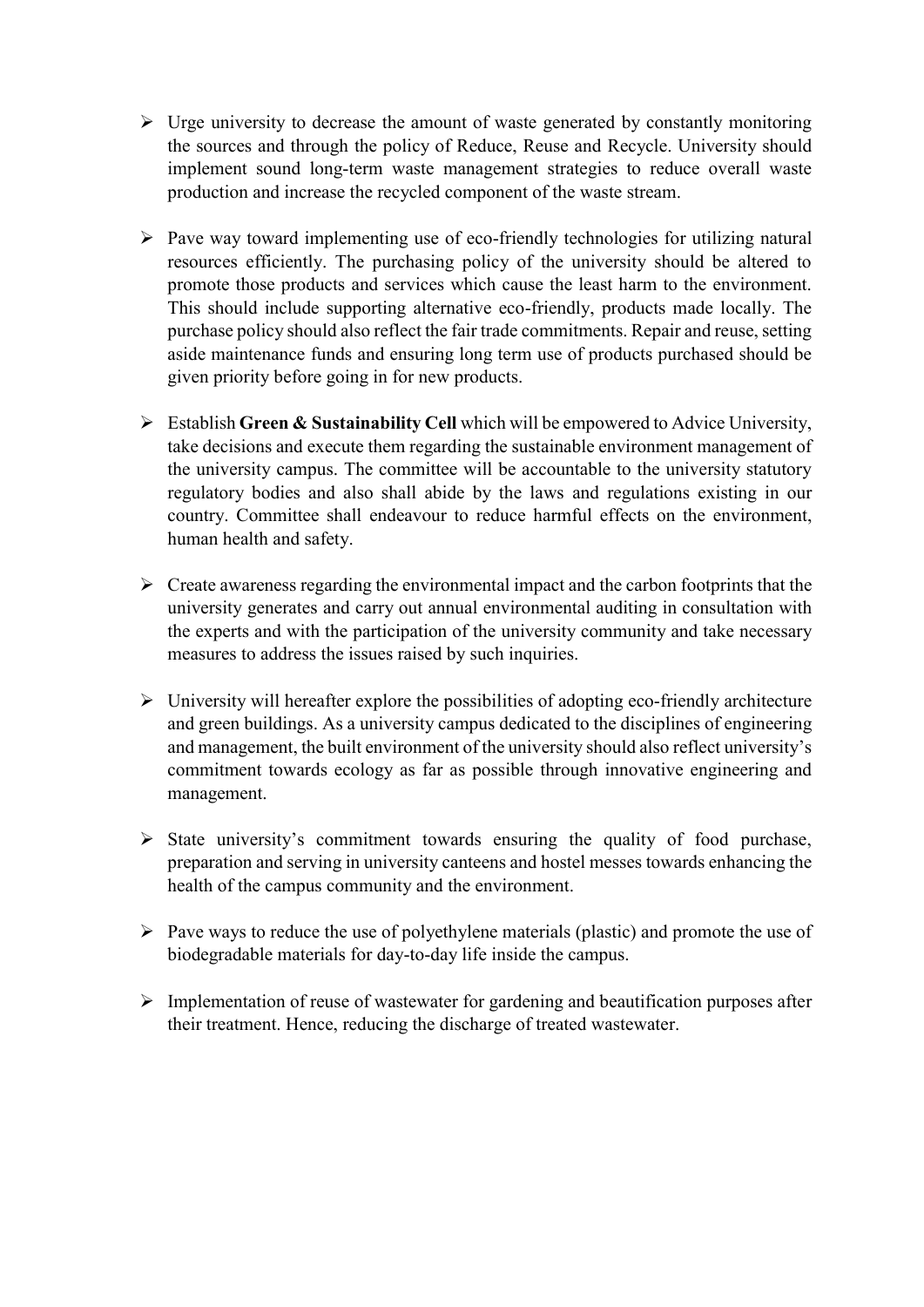### **The structure and functions of the Green Cell**

Green & Sustainability Cell will be constituted with representatives from among faculty, President/Secretary of student's Chapter, Students from environmental groups in the campus, administrative staff, engineering staff, and the sanitation /cleaning staff, nominated by the Vice Chancellor.

The committee would be constituted for a period of two years.

The committee will be entrusted with the task of creating action plans according to the Green policy of the campus and would give necessary support to the various departments in the university to implement the action plans. The environmental policy of the university should be sensitive towards the changing ecological requirements of the society and of the university campus and therefore the action plan should be modified, after a thorough review, as and when required.

The committee should be empowered with the task of ensuring that environmental sustainability of university is considered as of utmost importance and with approving the university development plans with minimum harm done to the existing biodiversity and ecology of the campus.

The committee will also be in charge of designing and implementing various awareness campaigns to achieve the Green Campus status.

The committee shall ensure that interdisciplinary courses that address ecological concerns are designed and taught in the university at different levels. The committee shall also work towards promoting interdisciplinary research that promotes ecological concerns.

Special invited guests from outside the university like Panchayat members; environmental activists; Forest department officials, and members from research institutes shall be allowed to attend meetings as consultants as and when considered necessary by the Green Cell, especially while considering development plans that could affect the society as large. But, the decisions shall be taken with the consent of the two third majority of the members in the committee.

#### **Environment Management Fund:**

The university should constitute an environment management fund, which could be utilized for the recurring maintenance expenditures for ensuring a sustainable campus, within the obligations and for the functions of the Green Cell. This fund could be utilized for the ensuring a green area of the campus, for the maintenance of alternative energy sources like solar panels, the rain water harvesting system, biogas plants and for the repair of the furniture and reusable assets of the university. The decisions regarding the utilization of the funds should be taken by the Green Cell. Proactive efforts should be taken by the university to find funds through CSR collaborations or through different government projects for more investment in infrastructures that would lead to the university becoming more sustainable in the long run.

A nominal amount can be collected from students as Students Chapter Membership Fee. The amount collected will be contributed to the Environment Management Fund.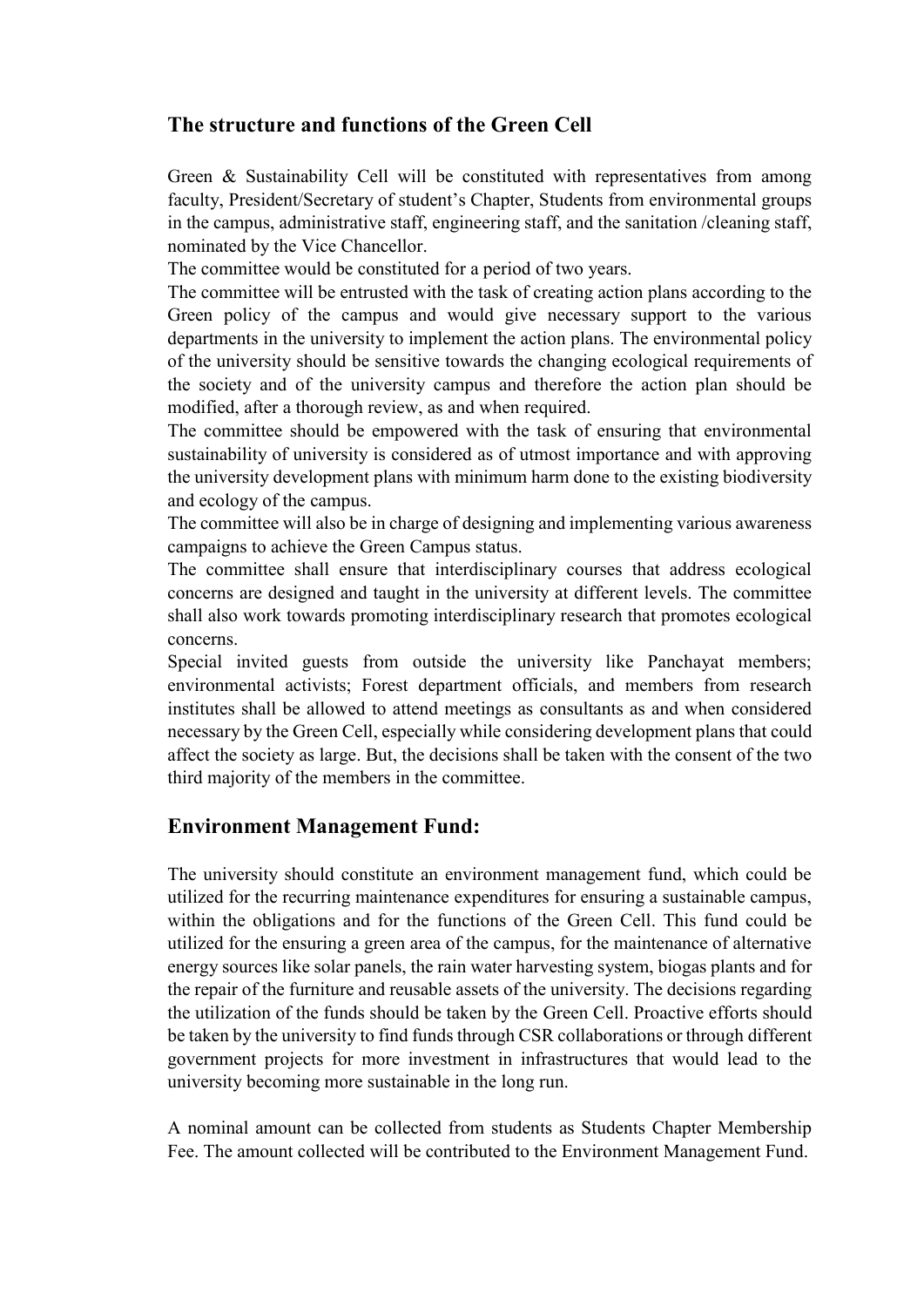## Some of the key areas that the Green & Sustainability Cell will be addressing in adherence to the Green Policy guidelines are given below.

### **Energy management**

- $\triangleright$  The University will try and meet its energy needs by using local and renewable energy sources.
- $\triangleright$  Reduce electricity consumption -Awareness should be given to the staff and students regarding the energy wastage.
- $\triangleright$  In 2020-21 the dependence on solar energy should be increased. For this, the university should explore the possibilities of obtaining CSR funds. University has large roof top area which could be fitted with solar energy panels. University should thrive to become completely self-reliant for its energy requirements.
- $\triangleright$  In hostels solar heating technology can be used to boil water for various cooking purposes.
- $\triangleright$  As an academic input for better energy management, interdisciplinary curriculum in human ecology could be introduced. This will prepare students to become advocates for the ecological integrity of the climate of the planet and give them tools to influence change in their chosen professions and communities.

### **Waste Management**

- $\triangleright$  Building up a system –though university has implemented Green Protocol and started segregation of wastes, it has still not become fully functional. Efforts should be taken for building up a fully functional system for waste management which should rest on the principles of reduce, reuse, repair, redesign, replenish, refuse, reconsider and recycle.
	- o Awareness should be given to the entire university community on waste management and waste segregation.
	- o Waste auditing: wastes generated by the university should be audited to ascertain the source, type and amount of waste generated in a year. The yearly action
	- o Plans should address ways to reduce this waste.
	- $\circ$  The cleaning staff should be authorized to report the increase or decrease in the
	- o Waste generated by each department and the departments who are able to demonstrate reduction in their levels of waste produced should be honoured.
	- o The system for waste segregation and storing should be put firmly in place. Segregation shed should be reorganized into different chambers for storing plastic wastes, e- wastes and other non –bio degradable wastes, which could be sold to the vendors during periodic intervals.
	- o A panel of vendors, including those who are capable of managing e-waste should be contacted and their periodic removal should be ensured.
	- o The departments could be approached to find out possibilities of creating works of art from the waste generated from within the university like, installations,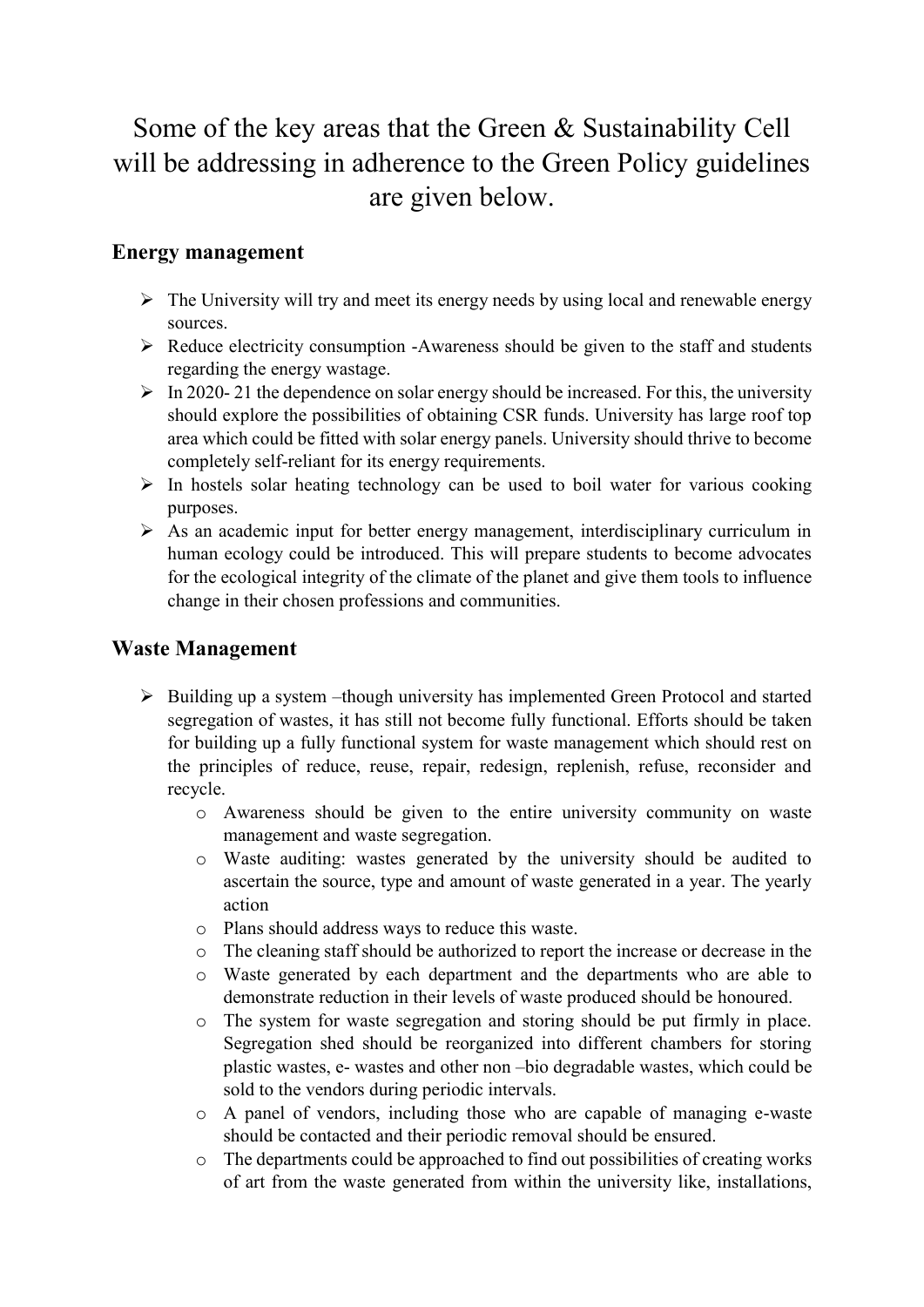gardens which would ensure the up-cycling of solid wastes. Departments will be awarded for such activities or initiatives.

- o Start reducing the paper wastes through relying more on electronic devices at all levels including governance, examinations, admission, finance etc., egovernance should be ensured.
- o Bio-gas plants established at the canteen and university hostel premises should be well maintained. The staff who is managing those plants should be given training about its maintenance. The capacity to create gas from degradable wastes should be explored fully and used in the canteen or hostels.
- o Thumburmuzzhi Model Aerobic composting pit could be constructed to manage the biodegradable waste that could not be put into bio gas plants.
- o Incinerators should be installed into all women's toilets and properly maintained. The female students should be given awareness on the use of alternative eco-friendly ways of managing menstruation.

### **Water Management**

The geographic location of the university provides it with unique opportunities and constraints. Being situated near costal ecosystem where the flood water level is moderate means enough water during the monsoon seasons, presence of rich costal ecosystem, but with possibilities of flooding and contamination of the existing water sources. At the same time the university faces water shortage during the summer season. The water management policy of the university should reflect these dilemmas.

- $\triangleright$  Rainwater harvesting the buildings constructed in the university should be provided with rain water harvesting facilities and after proper filtration the rain water could be utilized for ground water recharging and could be stored in shallow ponds. Decentralized storage should be attempted for a university like ours where large underground storage tanks would become impractical.
- $\triangleright$  Drainage map of the university should be prepared which would be basis for watershed management and landscaping.
- $\triangleright$  Awareness campaigns on reducing the water wastage in the university.
- $\triangleright$  Waste water generated by the university should be calculated and treatment plants should be installed. As a beginning, temporary waste water treatment ponds could be constructed for treating grey water, which could be used for gardening purposes.
- $\triangleright$  Toilet waste treatment plants should be there in the long terms plans of the university. The presently used concrete toilet pits are unsustainable in this geography and any crack in this construction would lead to the contamination of fresh water sources leading to serious health hazards for the students and staff.
- $\triangleright$  The water bodies within the campus and the ecosystem around them should be protected. Nets could be installed over the water bodies to avoid falling of dead leaves.

### **Ensuring Bio Diversity**

 $\triangleright$  Establishment of sanctuaries for bio-diversity conservation.